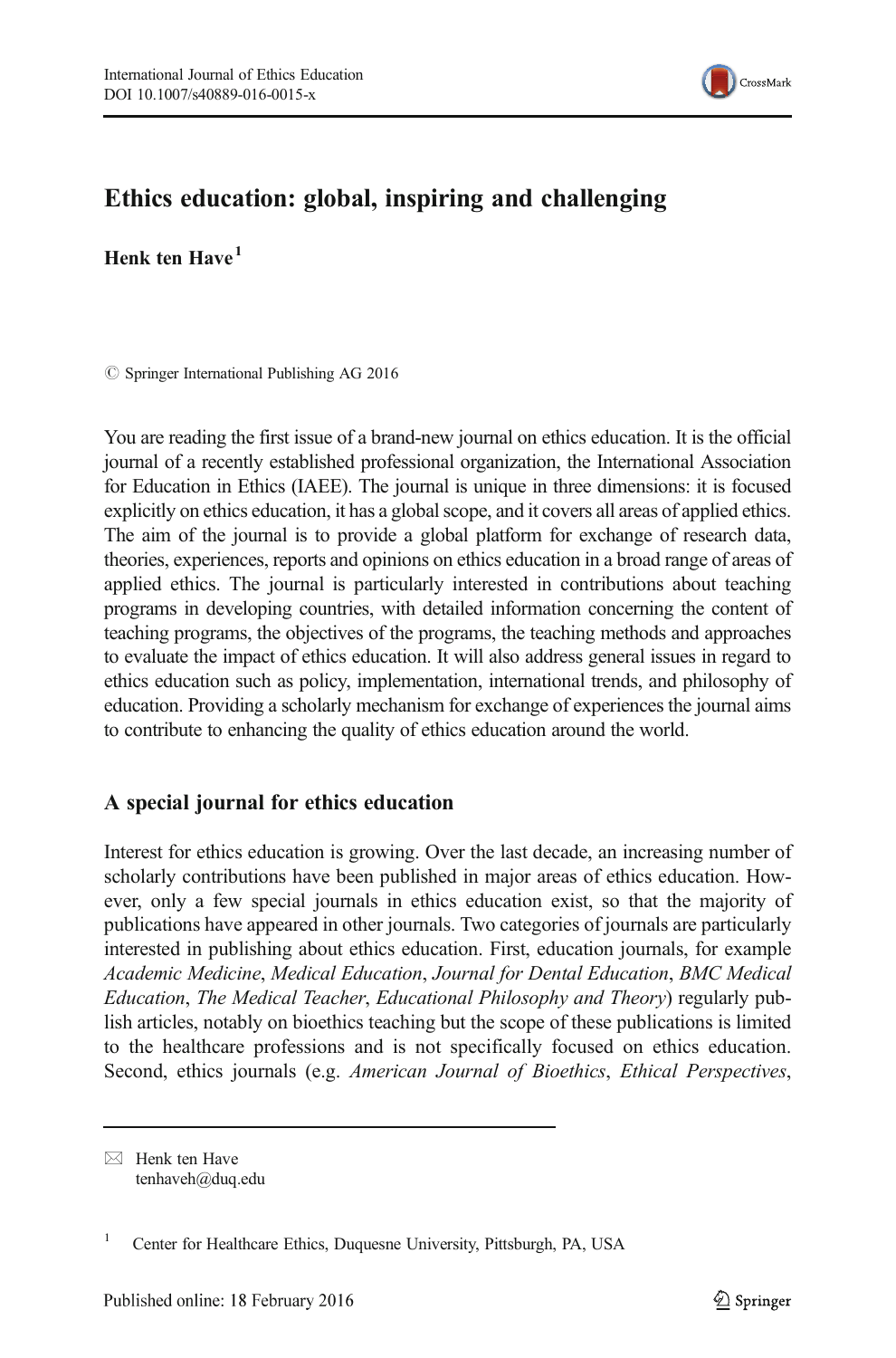Journal of Religious Ethics, Cambridge Quarterly of Healthcare Ethics, Business & Professional Ethics Journal, Journal of Medical Ethics, Ethics & the Environment, Nursing Ethics, Medicine Health Care and Philosophy, Science and Engineering Ethics) publish about ethics education although education is not their main focus. The journals are usually specialized in one area of applied ethics, so it is difficult to compare experiences in ethics teaching in various disciplines such as business ethics education, bioethics education and environmental ethics education.

The International Journal of Ethics Education will have an explicit focus on ethics education. It will have an encompassing perspective, not only focusing on one area of applied ethics but encouraging critical interaction between different areas with the common denominator of teaching ethics. Creating a separate publication platform for ethics education will create an attractive alternative to the above journals in education and ethics in general.

Recently, specialized ethics education journals have been created. Some of these journals are specialized in a particular area, notably business ethics teaching. One of the successful journals is the *Journal of Business Ethics Education*. But this is of course mainly covering one area of applied ethics. Three existing journals have a more general scope. The Journal of Moral Education is the oldest journal in this area, published since 42 years in 3 issues and since 1981 in 4 issues per year. Although it has a broad editorial board, the majority of experts are from the UK and USA. The focus of the journal is on philosophical and psychological dimensions of moral education, rather than on ethics education. Few publications are addressing practical issues related to teaching ethics and to specific professional groups. *Teaching Ethics* is a journal affiliated with the Society for Ethics across the Curriculum. It exists since 14 years and publishes 2 issues yearly. Many articles published have a more general and theoretical scope, covering a range of academic disciplines. Almost all publications, however, exclusively discuss experiences in educational settings within the U.S. Global outreach is limited. This is also reflected in the Editorial Team that with one exception consists of American experts (like the sponsoring institutions). Ethics and Education is the official journal of the International Network of Philosophers of Education. It has started 9 years ago, with 2 issues annually (since 2010 increased to 3 issues per year). Many articles have a very general scope and the exchange of practical experiences concerning actual programs and courses is rather limited. The Editorial Board has mostly European experts, with an additional expert from the USA, Hong Kong and Japan. The global outreach is limited.

This brief overview of the three specialized existing journals illustrates that the new International Journal of Ethics Education will not overlap with existing journals. It will only compete in regard with a specific type of manuscripts that are addressing general and reflective dimensions of ethics education in a broad sense. The new journal will differ from the existing ones in two aspects: (1) it will have a global outreach, covering experiences with ethics education around the globe, and (2) it will present a platform for exchange of theoretical and practical experiences with teaching ethics in various educational settings.

#### Broad and global scope

The scope of the journal is broad. It will present a platform for exchange of theoretical and practical experiences with teaching ethics in various educational settings. It will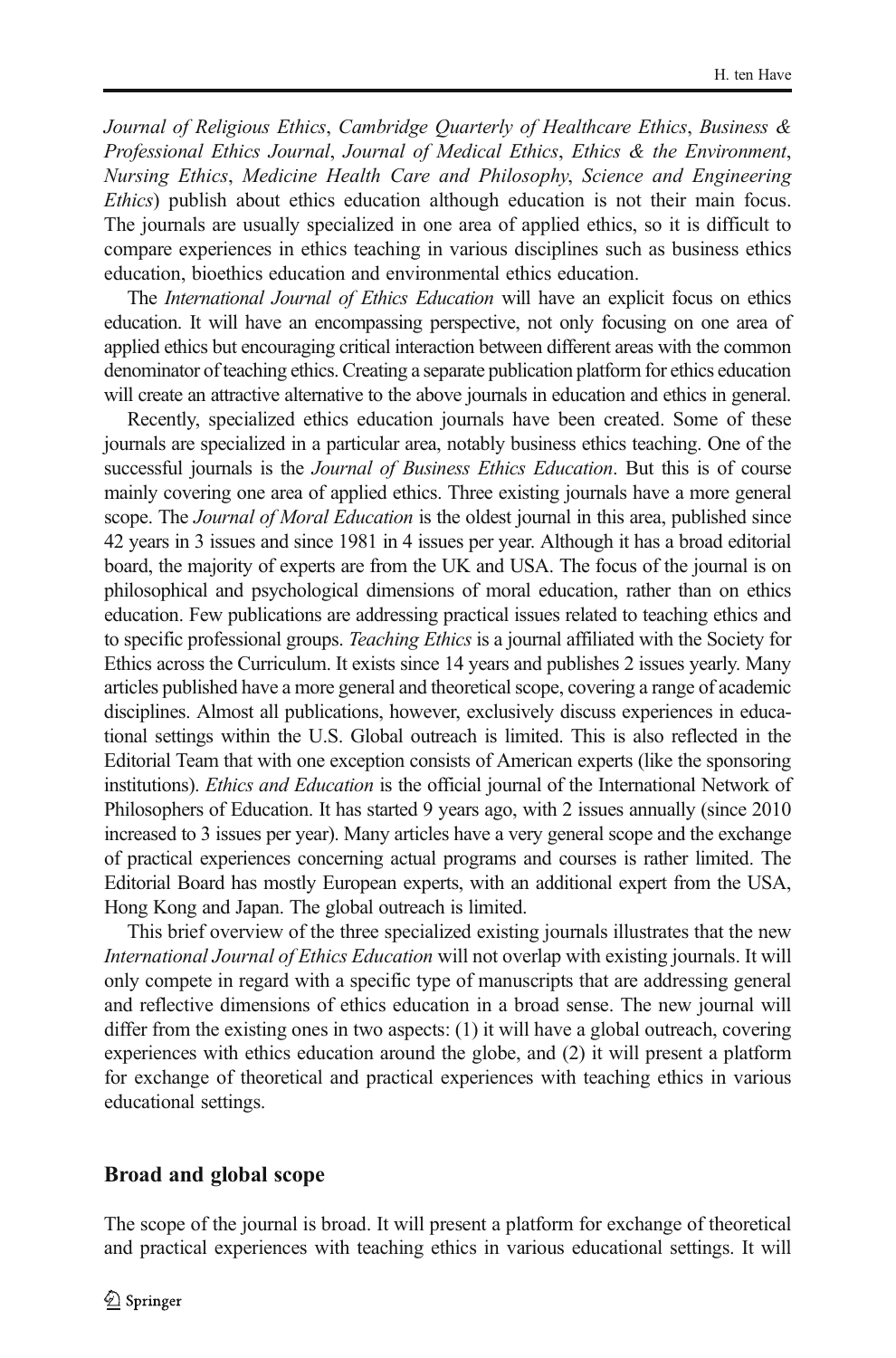cover education in the major areas of applied ethics such as bioethics, business ethics, engineering ethics, environmental ethics, law and ethics, medical ethics, nursing ethics, science ethics, social sciences and ethics. The journal will also provide a forum for interdisciplinary studies from diverse cultural and religious context. Exchanging educational experiences in one area of applied ethics can encourage ethics education in another area of ethics.

The broad scope of the journal is reflected in the Editorial Board. It includes experts from a variety of countries (Brazil, Canada, China, Egypt, France, Hong Kong, India, Ireland, Italy, Malaysia, Norway, Singapore, South Africa, Trinidad, Turkey, U.S.A., and Zimbabwe). The Board members also represent expertise in wide range of areas of applied ethics, from bioethics, business ethics, clinical ethics, education ethics, environmental ethics, global ethics, legal ethics, medical ethics, nursing ethics, pharmacy ethics, religious ethics, research ethics, science ethics, to technology ethics. This expertise can help to attract submissions from many areas, and not only from the most developed ones such as bioethics and business ethics, so that comparative possibilities for analysis will be offered that will benefit ethics teaching in many professional educational programs.

The primary target groups of the journal are professionals and scholars who are involved in the practice of ethics education in various disciplines and at various levels of professional training, from undergraduate to graduate and postgraduate courses. These professionals and scholars can be academic experts whose fulltime job is ethics education, but more often they will be professional experts (for example, in medicine, law or science) who are occasionally involved in ethics education.

The journal is also of interest to other persons who are engaged in ethics education, such as curriculum designers in professional education and academic policy-makers. Finally, ethics institutes, centers and departments involved in ethics education, as well as scientific societies, academies and associations will benefit from and contribute to the journal.

#### Improving ethics education

The launch of this journal is a consequence of the Ethics Education Program started in 2004 by UNESCO (the United Nations Educational, Scientific and Cultural Organization). This organization is the only one in the United Nations system with a mandate in the area of education. It also has an active program in the area of ethics of science and technology. The Ethics Education Program aims at the integration of ethics into scientific education in all Member States. It has been built up in several steps. The first step is focused on providing information. Policy-makers at governmental level, but also in universities and academies of science do not often have adequate information about what exist and what is lacking in the field of ethics education. It is therefore necessary to identify existing ethics programs as well as expertise, and to exchange experiences. In order to establish a database of ethics teaching programs, standardized forms have been developed to describe teaching programs, so that the substance of each program can be examined and various programs analyzed and compared. Within a group of countries, experts are identified who actually are teaching within a university setting. The experts are invited to take part in a regional meeting; in advance they are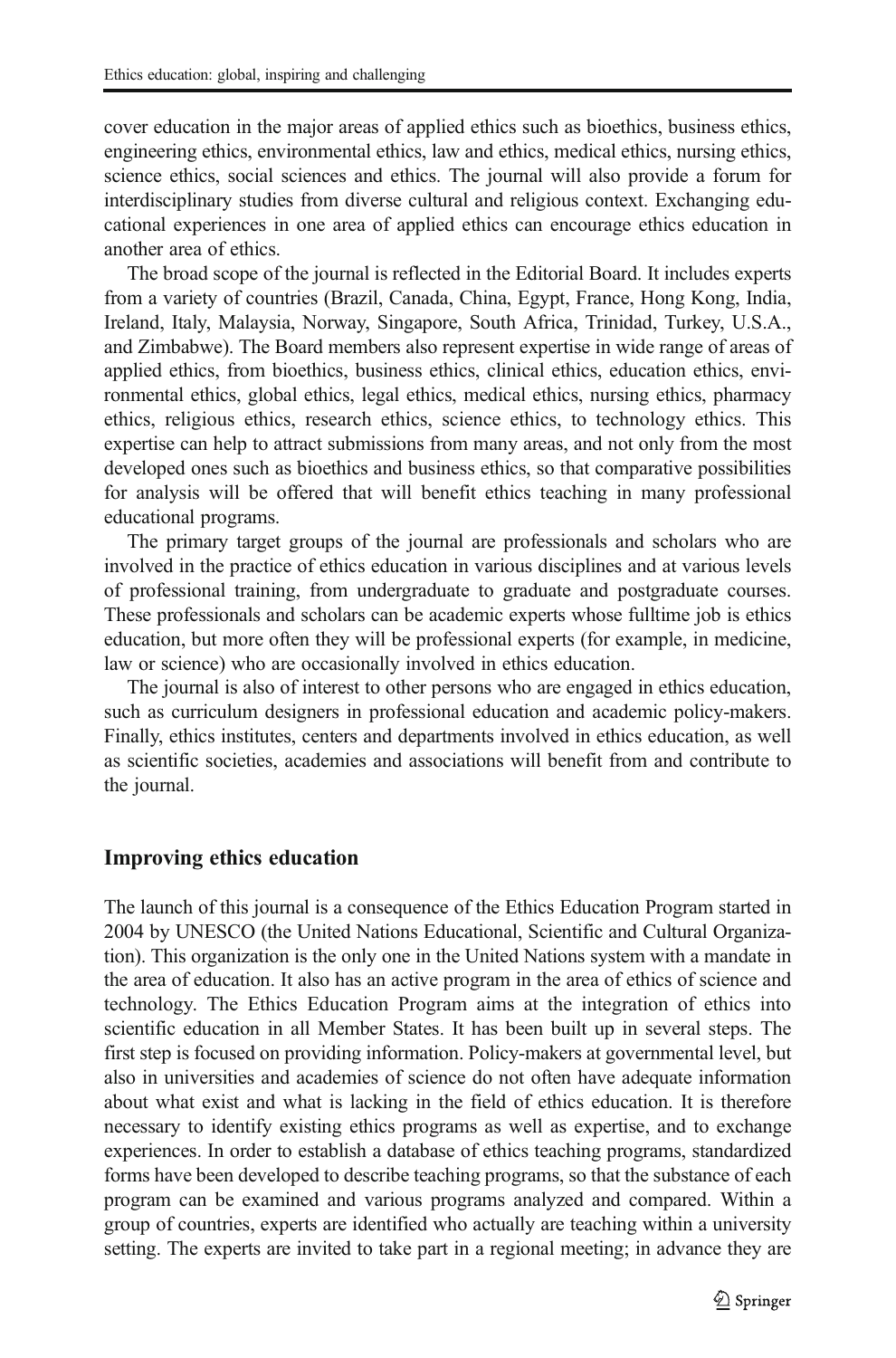invited to provide data on their programs and to return the descriptive forms so that existing programs can be discussed during the meeting. Often, it is the first time that experts have insight in the programs taught by their colleagues in the same and neighboring countries. In the meeting information can be clarified, difficulties identified and problems discussed with colleagues. With the empirical data obtained and clarified, it is easier to subsequently explore what will be necessary for the future, and how international collaboration can help to promote ethics teaching. Regional expert meetings have been organized in Budapest (October 2004), Moscow (January 2005), Split (November 2005), Muscat (November 2006), Istanbul (March 2007), Marrakesh (June 2008), Abidjan (December 2008), Dakar (March 2009) and Kinshasa (July 2009). Currently, 235 teaching programs have been validated and entered into the UNESCO Global Ethics Observatory database, covering 43 countries, mainly from Central and Eastern Europe, the Arab region and Africa. The advantage of this database is that detailed information concerning each teaching program is available in comparative format [\(http://www.unesco.org/shs/ethics/geo/user/](http://www.unesco.org/shs/ethics/geo/user/)). One common finding has been the vulnerability of ethics teaching programs. Often, the programs are taught by enthusiastic teachers but there is no firm institutional basis, nor any systematic effort to create a future generation of ethics teachers.

As a second step, an ethics teacher training course has been set up to remedy these problems and to make sure that a new generation of professionals and scientists will be encouraged to teach ethics in a professional manner. This ethics teacher training has taken place in Romania (2006), Kenya (2007), Slovak Republic (2007), Saudi Arabia (2007), Belarus (2008), Croatia (2010, 2011, 2014), and Serbia (2011). The focus of the courses is on didactic skills required for ethics teaching rather than on content issues of ethics.

The third step in the Ethics Education Program has been the development of a proposal for a core curriculum in the specific area of bioethics, on the basis of the Universal Declaration on Bioethics and Human Rights, adopted by all Member States of UNESCO in 2005. Because there is consensus on the fundamental principles of bioethics in the Declaration, this can be considered as a basis for what should be minimally included in a bioethics course. An Advisory Expert Committee on the Teaching of Ethics, composed of members of the International Bioethics Committee and the World Commission on the Ethics of Scientific Knowledge as well as representatives of the UNESCO Chairs in Bioethics, the Academy of Sciences for the Developing World (TWAS) and the World Medical Association (WMA) has developed the proposal with teaching units related to the principles of the Declaration. For each unit, the possible objectives and contents are described, and proposals for teaching materials, resources and assessment methods are provided. The proposal has taken into account the recommendations of a consultation meeting with 30 experts, mainly from developing countries. The proposal has also been tested in a number of universities all over the world (Argentina, Armenia, Belarus, Israel, Japan, Moldova and the Russian Federation). Based on these experiences, the proposal has recently been revised. It is currently in translation into Arabic, French, Russian and Spanish. The core bioethics course can assist scholars who want to establish teaching programs in bioethics in various cultures and regions. Also books with cases from various countries are available to be used in the units of the course. Similar effort could be undertaken in other areas of applied ethics, for example environmental ethics. UNESCO is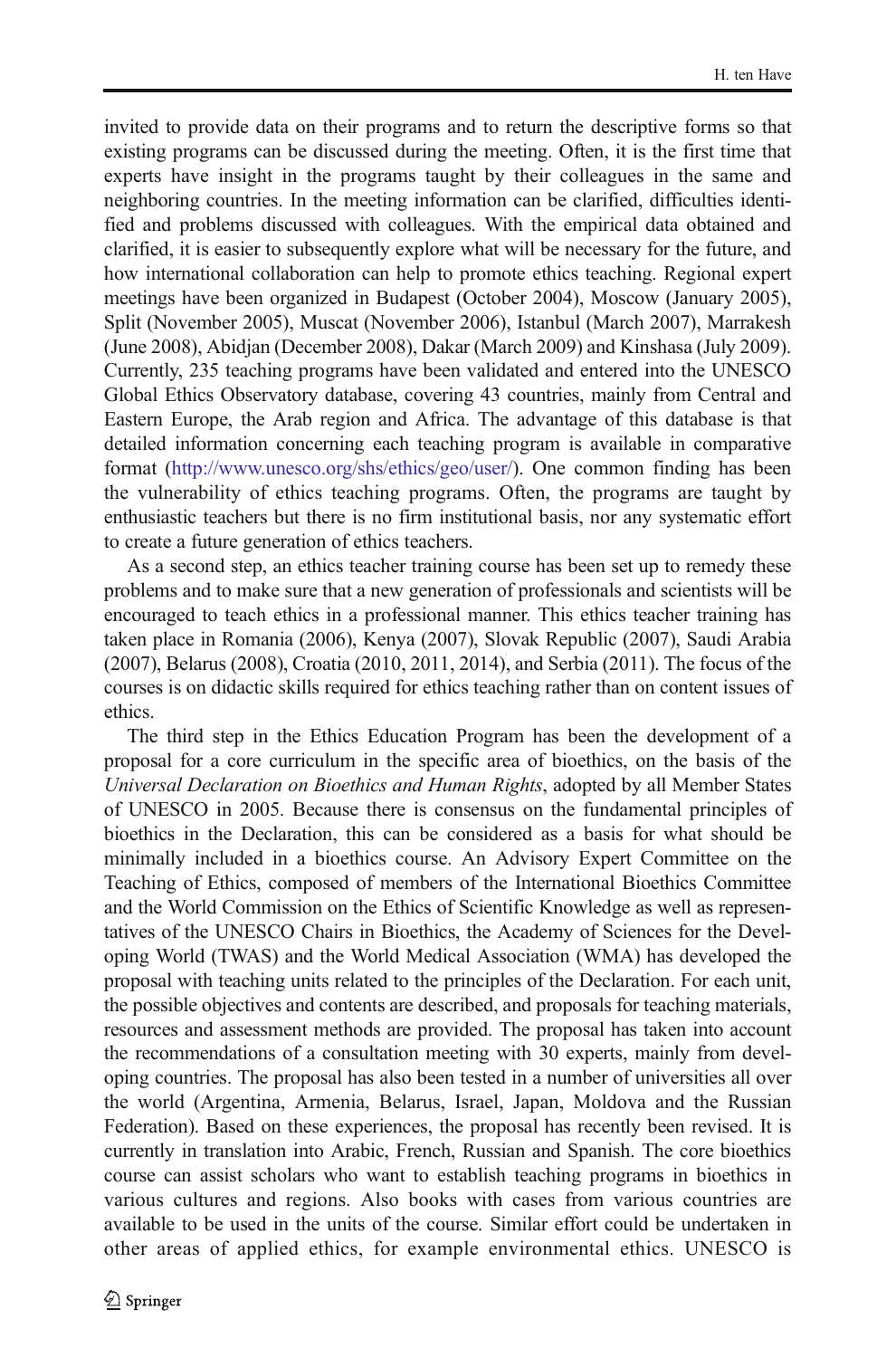furthermore the only UN organization with the possibility to establish University Chairs that can help to implement its program in a specific country or region. UNESCO chairs in bioethics are currently located in Argentina, Brazil, Israel, Kenya, Mexico, Portugal, Spain and USA. Regional Documentation Centres are also an important resource for future activities since they will make information and documentation from the region itself available and distribute information materials from other regions and UNESCO. Centres have been established in Vilnius University (Lithuania), Egerton University (Kenya) and the Academy of Sciences in Cairo (Egypt). A new centre will soon be established in Logroño, Spain by the organizers of the upcoming fourth international IAEE conference ("Ethics education and intercultural encounter"; [http://](http://4iaee.cibir.es/) [4iaee.cibir.es/\)](http://4iaee.cibir.es/).

### A global platform for exchanging expertise

The proliferation of ethics education in many countries and in many professional areas has resulted in a vast body of literature that is growing daily. What impresses is enormous variety and heterogeneity. Controversies exist concerning the objectives of ethics teaching. What should this teaching aim to achieve? The UNESCO Global Ethics Observatory indicates that most programs focus on providing knowledge and information as well as identifying the moral relevancy of salient issues. Some programs also aim at skills, for example analysis and reasoning, understanding and explaining, and justification and argumentation. Influencing attitudes is less common. In bioethics education for example it is controversial whether ethics teaching should aim at improved decision-making or at better health professionals.

Controversies furthermore exist concerning methods. What is the best way to teach ethics? Didactic approaches range from plenary lectures, small-group discussions, case analysis, writing exercises, movie-triggered debates and role-playing. It is also not clear whether ethics teaching can best be offered in stand-alone courses or integrated in other courses, or perhaps both. How to evaluate ethics teaching is also controversial. There is agreement that educational programs need to be assessed, otherwise it is not demonstrable what students have learned and how programs can be improved. However, in practice many programs are not evaluated and students are not assessed. The point is that without proper assessment studies it is not known which teaching methods are preferable.

One conclusion is that a global platform to exchange experiences in ethics teaching is lacking. This was also obvious from the UNESCO Ethics Education Program. In many countries there are enthusiastic teachers of ethics in many disciplines but they usually work in isolation. It will be helpful if detailed information about syllabi and teaching experiences would be available. The UNESCO database is currently the only comparative database but it provides information for a limited number of countries. This lack of cooperation is resulting in absence of coordination or strategic planning. There is also a serious lack of qualified teachers. In general there is almost no faculty development in ethics education. There are only few efforts to teach the teachers and to create the next generation of ethics instructors. Resources for ethics education (teaching materials, funding for library resources, program examples) are generally insufficient for teaching. Many medical schools for example are inadequately resourced for